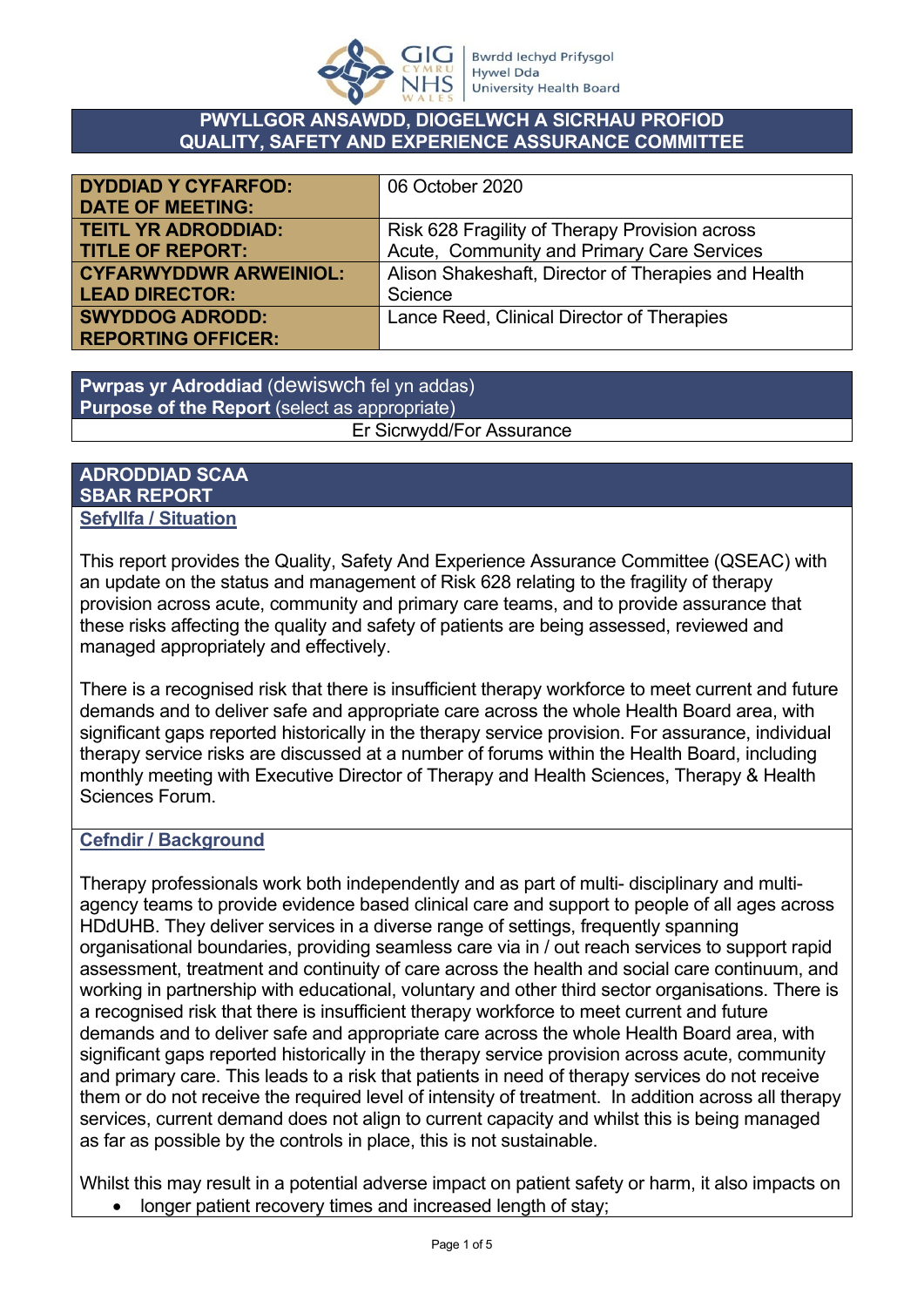- difficulties in managing demand and patient flows;
- significant operational risk to the UHB resulting in continued fragility of day to day service provision;
- non-compliance with clinical quidance;
- challenge to the delivery of the NHS Operating Framework and a reduction in performance against referral to treatment (RTT) 14 week waiting times;
- the ability to support or implement service or whole system reconfiguration and improvements;
- ability to support opportunistic service development opportunities:
- inability to secure funding for all developments identified in the 2020/23 Strategic Plan.

There has also been the longer term impact of recruitment and retention issues due to a national shortage of qualified staff nationally, and the rurality of HDdUHB historically limits applications to a number of positions This has also resulted in increased use of clinical agency staff, which further leads to inconsistent patient care, the potential lowering of quality standards, poor patient experience and ability to achieve cost improvement programme (CIP) targets. Due to financial constraints use of Locum staff is only utilised where there are sufficient core vacancies to cover the Locum costs, with routinely 2 core vacancies required to fund 1 Locum and resultant capacity loss. The workforce fragility has also been further affected by a number of issues including historical under-resourcing, exacerbated by re-sizing exercises and recurrent savings targets.

More recently the additional challenge of the COVID-19 response has highlighted and impacted workforce models due to staff shielding, redeployment and physical distancing, balanced against the risks associated with the requirement to continue with essential service provision as per the Welsh Government Operating Framework, and progress with service restarts, at the same time as potentially supporting redeployment of therapy workforce as part of surge capacity in response to the pandemic. Restart of service delivery following COVID-19 will also create additional demand across the traditional areas in addition to the rehabilitation needs associated with COVID-19.

There is growing public awareness of the requirement to deliver early intensive therapy and lack of service capacity continues to generate formal complaints.

#### **Asesiad / Assessment**

The Therapy Directorate outlined its three year plan for 2020– 23 with the intent to develop a flexible, modernised and prudent workforce plan, delivery of which will further mitigate against workforce risks. This is a significant, long term piece of work, which will need to run alongside strategic development through the Health and Care Strategy, with the key actions agreed detailed below:

**Address the immediate workforce shortages by** measures to improve access, provision and performance within key therapy areas

- Funding already secured for workforce developments in Pulmonary Rehabilitation, Dementia, Lymphoedema, Malnutrition, and modest increase in front door/acute therapy provision.
- Welsh Government (WG) funding secured for Therapy Assistant Practitioner Healthcare Support Worker (HCSW) role to support workforce model changes within community based service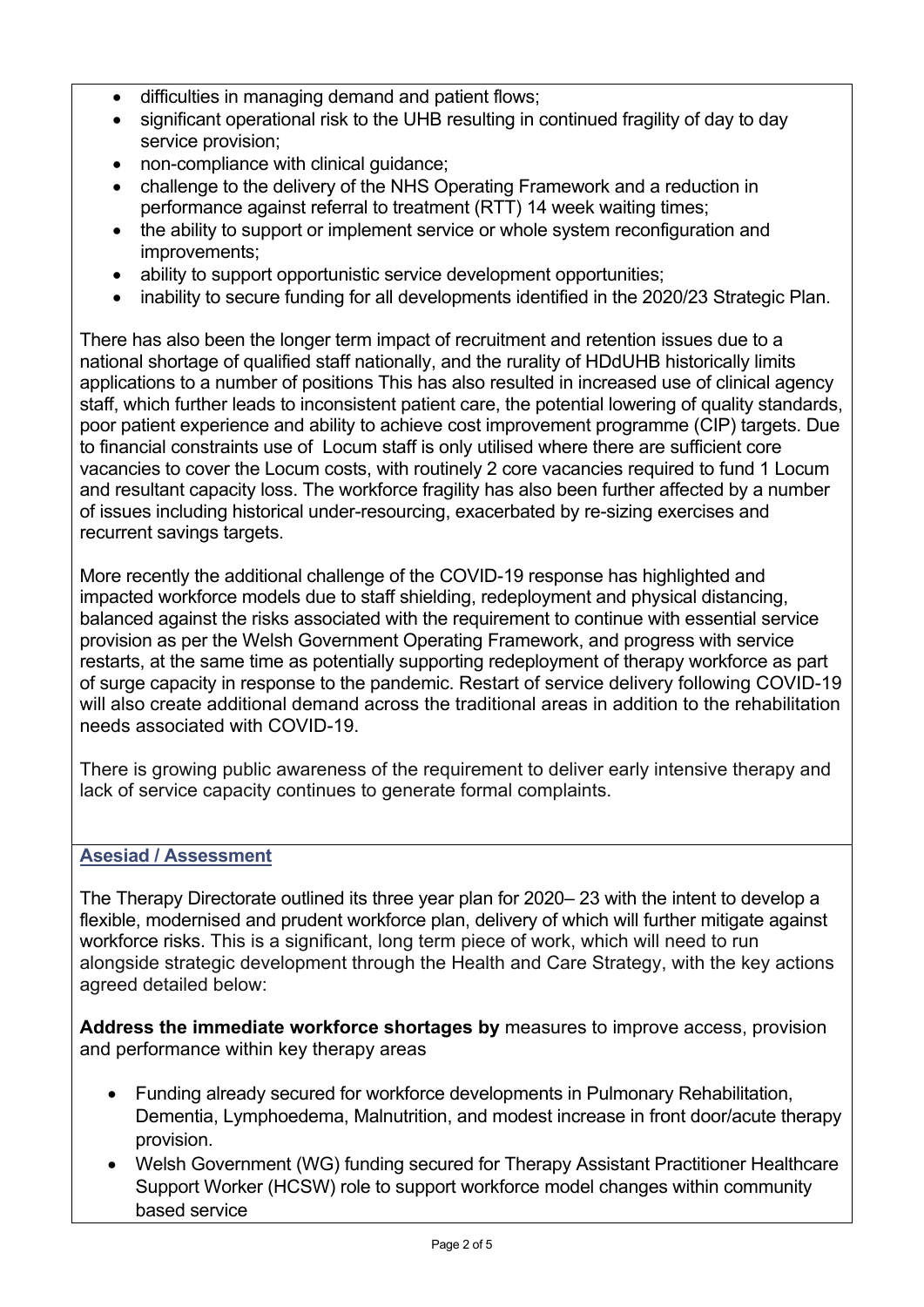Over-recruitment of Band 5 / Newly Qualified Staff over 3 year period to manage foreseeable and predictable staffing capacity gaps. This involved "front loading" and growing clinical workforce based upon overall workforce requirement and financial envelope, informed by internal movement to planned developments within HDdUHB services, turnover and attrition rates. The intent is to gradually reduce reliance on current levels of agency going forward in a phased approached, improving stability in the system Also mapping of known Band 5 and Band 6 internal staff movements identifies areas of reduced capacity during movement, and over recruitment closes the loss of capacity during recruitment processes and alleviate operational delivery challenges.

## *Further actions underway to address workforce risks:*

- Develop robust workforce plans that align to Stroke, Major Trauma, Neurology and COVID-19 Rehabilitation service needs to maximise workforce opportunities. A recent Delivery Unit report highlighted the current issues within HDdUHB Therapy Stroke staffing levels and identified a number of key areas for improvement;
- Therapy on-call rota's for example: Respiratory, Trauma and Orthopaedic (T&O) are voluntary and fragile and require a sustainable model to deliver consistent service provision. Fragmentation of therapy services will also impact on this, with therapists having to contribute to more than one on-call rota. Use of 7 day working and development of sustainable on-call rota;
- Review of service structures with opportunity for greater efficacy by development of multi professional therapy teams focussed on specific pathways.

## **Deliver a sustainable workforce by:**

- Working with Health Education and Improvement Wales (HEIW) and Higher Education Institutions (HEIs) to commission and expand training places;
- increased skill mix utilisation of HCSW, and training of support staff to safely deliver delegated tasks. Variety of HCSW training modules for level 3 and 4 developed and being implemented;
- Ongoing review of workforce models across Therapy Services to identify where development of multi professional support workers (Therapy Assistant Practitioner roles - Band 4) in the Therapy Workforce, working across discrete pathways. For example Rehabilitation, with current pilot in place in Community Neuro Rehabilitation Service. Potential for the development of multi Therapy Assistant Practitioner (TAP) Band 4 roles as a core element of the workforce would support the stratified pathway approach to unscheduled care (USC) admissions to provide continuity of intervention and reduce deconditioning in acute hospitals, through to supporting early discharge and continued support within the community setting.
- Pursue opportunities to attract local people into therapy careers in the Health Board, with 'grow your own' schemes, apprenticeship programmes, development of career pathways from HCSW to graduate, and development of local graduate training programme. HEIW review to commission local training provision for Physiotherapy and Occupational Therapy Undergraduate Training locally, with a Physiotherapy apprenticeship currently being established.

*Further actions underway to address workforce risks:*

 Engaging in NHS Benchmarking exercise for Community and Acute Services to enable a comparative view across all aspects of service provision including workforce;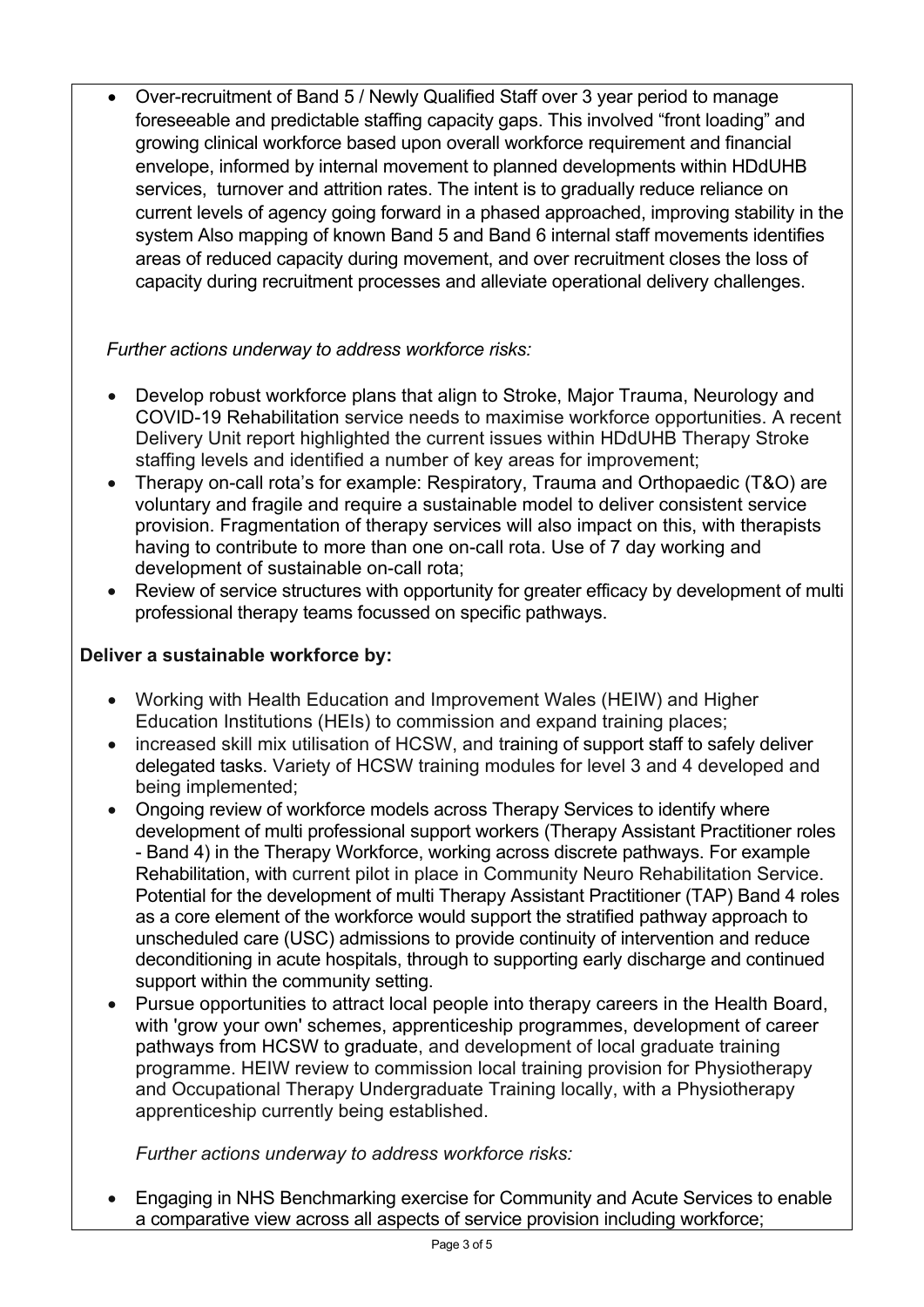Include review of each vacant post in order to increase interest, including skill mix review, early advertisements for new graduates.

# **Support new ways of working across the health and social care workforce, by:**

- Utilising the skills of existing staff, such as a far greater role for Physiotherapists and Occupational Therapists in primary and community care as part of whole system approach, subject to sustainable funding solutions;
- the implementation and growth of Digital Platforms and development of e-records to support agile working and remote access, delivering benefits in improved access where appropriate, including the Attend Anywhere roll out across Therapy Services.

## **Ongoing actions that are being explored in relation to workforce challenges and which will support further risk reduction:**

- Across all therapy services, current demand does not align to current capacity and whilst this is being managed as far as possible by the controls in place, it is not sustainable. Engagement with Delivery Unit to provide Demand & Capacity Training for Therapy Services and to build sustainable expertise within the services to continue with demand & capacity (D&C) planning longer term;
- Develop and use of single agreed D&C tool across all Therapy Services will allow the ability to identify the gap and implement solutions to balance demand, capacity and appropriate workforce in the short term and on a sustainable basis;
- Continued training of the Malcomess Care Aims Framework for multi- disciplinary teams (MDT)Therapy Service, building upon Making Every Contact Count Training, (MECC);
- 7 day working to improve access to service provision, supporting transfer to community, primary and social care support services, both in the hospital and in primary, community and mental health settings are available seven days a week, maximising patient functional gains and recover capacity lost due to social distancing;
- Exploring all options for additional capacity internally, from bank, additional hours, and more recently during the COVID-19 pandemic, sessional use of private providers;
- Rolling advert for therapy staff to maximise on potential opportunistic recruitment opportunities.

There is also emerging evidence that the COVID-19 pandemic is impacting upon workforce recruitment, with the issue of rurality now becoming a positive recruitment benefit, with an increase in opportunistic enquiries about available posts within the Health Board.

## **Argymhelliad / Recommendation**

The Committee is asked to consider whether they are assured that risks relating to fragility of therapy staffing levels are being discussed, managed and reviewed through meetings with Executive Director of Therapy & Health Sciences and Heads of Therapy Service meetings in order to provide the necessary assurances to QSEAC that the operational risks are being managed effectively.

| <b>Committee ToR Reference:</b><br>Provide assurance that all reasonable steps are<br>5.5<br>taken to prevent, detect and rectify irregularities<br>Cyfeirnod Cylch Gorchwyl y Pwyllgor: |  |
|------------------------------------------------------------------------------------------------------------------------------------------------------------------------------------------|--|
| or deficiencies in the quality and safety of care<br>provided, and in particular that sources of                                                                                         |  |